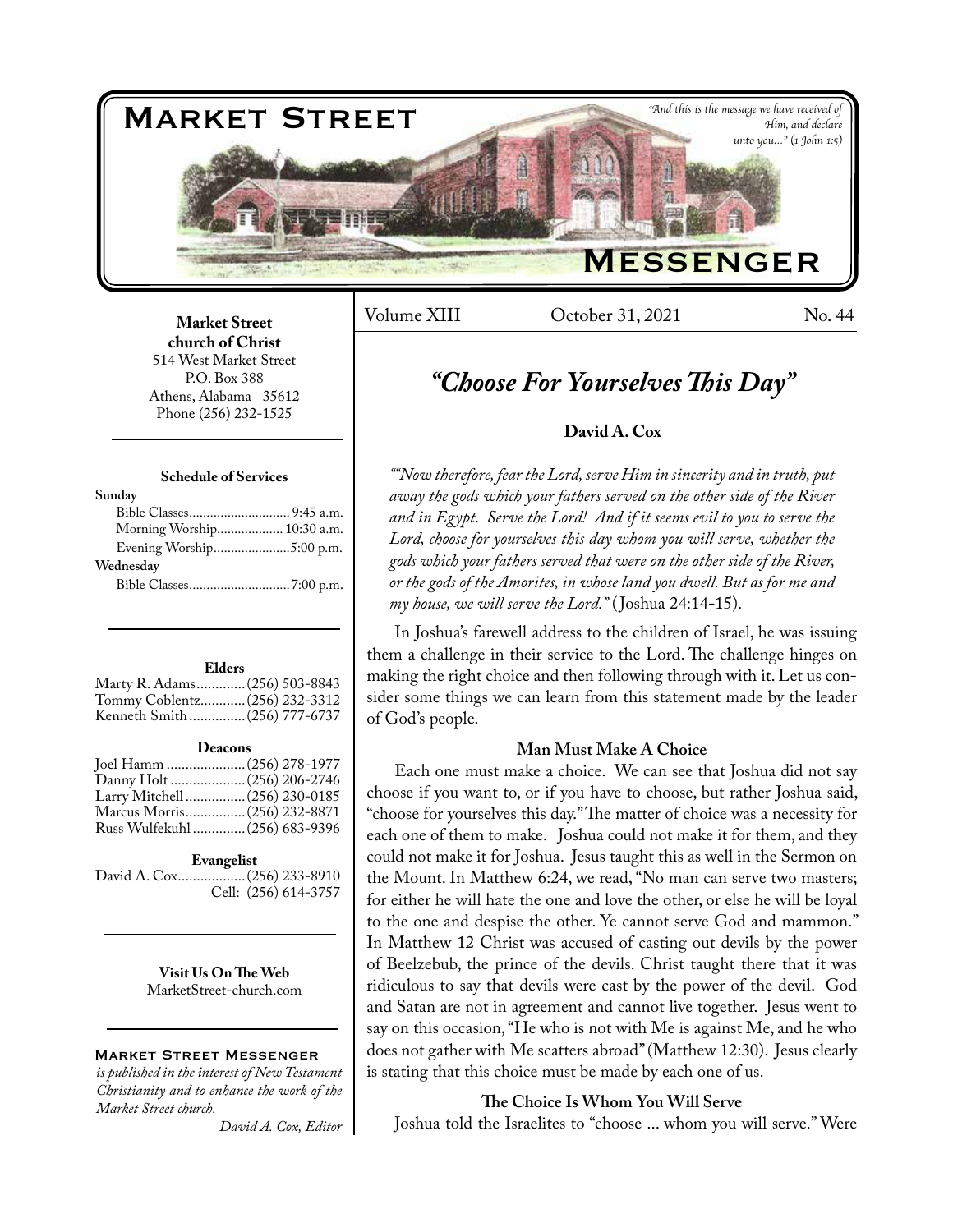they going to be righteous and serve God? Or would **Share The News** they look for the convenient way or take the path of least resistance? As we have already noticed, Christ taught that man cannot serve two masters (Matthew 6:24). Paul states this as well, "Do you not know that to whom you present yourselves slaves to obey, you are that one's slave to whom you obey, whether of sin leading to death, or of obedience leading to righteousness?" (Romans 6:16). Clearly, Paul states that men can choose who they will obey. God will not force a man to obey Him, but if one chooses unrighteousness, they are not serving God and will suffer eternal punishment. The service God expects is a constant service, not sporadic, or an occasional one day a week. Instead, our choice to serve God will cause us to devote our lives to God and His will. Paul speaks of the devotion one should have as he says, "I beseech you therefore, brethren, by the mercies of God, that you present your bodies a living sacrifice, holy, acceptable unto God, which is your reasonable service" (Romans 12:1). As Joshua told the children to choose whom they would serve, Paul warns us about who we serve and encourages Christians to live faithful for the Master.

### **What Will Be Your Choice?**

The choice is for each one of us to make. Will we choose to follow something other than God and His will for us? May we make the choice to follow and serve the Lord in our lives. In doing so, we can have the confidence of Paul at the end of his life. "I have fought the good fight, I have finished the race, I have kept the faith. Finally, there is laid up for me a crown of righteousness, which the Lord, the righteous Judge, will give me on that Day, and not to me only but also to all who have loved His appearing" (2 Timothy 4:7-8).



### **Mike Noble**

They were four men whose plight no one would envy. Each had the scourge of leprosy and, consequently, had been ostracized from their fellow citizens. Adding to their present misery was the fact that an enemy's army had surrounded their city and laid siege to it, seeking to starve out the inhabitants. It was a terrible and unloving time – a critical time. Some in the city had even resorted to cannibalism. Meanwhile, here sat these four starving lepers at the city's entrance.

"Why are we sitting here until we die?" they asked each other. A valid question — and the more they deliberated about the matter, the more nonsensical their inactivity appeared. They reasoned that were they to remain sitting outside the city — or even to enter it that they would soon starve to death. But wait! There was another option: "Let us surrender to the army… If they keep us alive, we shall live; and if they kill us, we shall but die." And so, these four exiles proceeded to "come to the outskirts of the… camp," and "to their surprise no one was there." (You see, the Lord had caused the enemy to retreat and 'run scared.)

One can only imagine the shocked look on the faces of these men. They were so ecstatic that they gleefully went from tent to tent, collecting and hiding the spoil. (The enemy had withdrawn in such haste that they had left everything.) Oh how quickly the events had turned. In just an hour or two these four went from being the poorest men in Israel to being the richest! How happy they were. Happy, happy, happy –– **Until** they came to themselves…

"Then they said to one another, "We are not doing what is right. This day is a day of good news, and we remain silent… Come, let us go and tell the king's household." Their thinking was, 'How can we keep quiet while our countrymen back in the city are starving?' They could not -- and thus the good news was shared, the hungering citizens of Samaria were saved, and all became well. (The story is found in God's word, the Bible, in 2 Kings 7:3-16.)

Even a quick perusal of this account brings one to see many similarities between these men's story and our own. We, as were they, are in dire straits. Our infirmity is not that of the flesh, however (leprosy and starvation),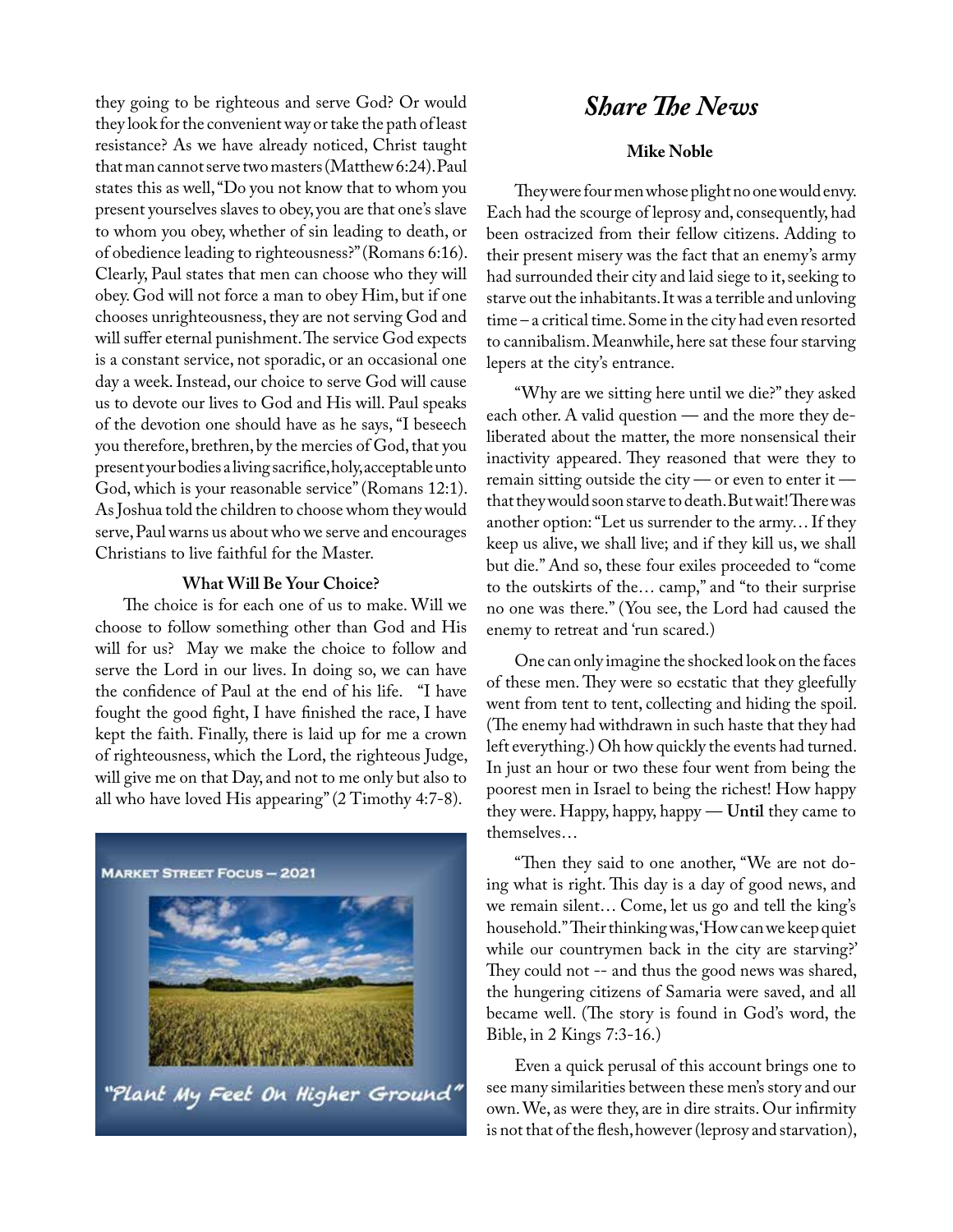but of the spirit (sin) -- a disease which will destroy us eternally if gone unremedied (Romans 6:23). "Why are we sitting here until we die?" should be our question as well. That we must do something is inarguable ( James 2:14-24)! If we venture outside the sin-sick camp and look elsewhere for mercy, perhaps we might find it. "Blessed are those who hunger and thirst for righteousness, for they shall be filled" (Matthew 5:6).

Have you found mercy? "The Lord is very compassionate and merciful" (James 5:11). If you have been mercifully saved from your sins by the blood of Jesus, then certainly you can more than appreciate the joyfulness and merriment of those four men. "Blessed be the God and Father of our Lord Jesus Christ, who has blessed us with every spiritual blessing in the heavenly places in Christ" (Ephesians 1:3).

But wait! What have you done with your 'good news'? It has been "the power of God to salvation" for you (Romans 1:16). What of those others who are still in your former condition? The same news can save them as well! Have you 'gone back' and shared the good news of the gospel message with them?

People in this area  $-$  right here in this town  $-$  are dying daily for lack of someone sharing the 'good news' with them. ARE WE "doing right"? Or, rather, are we selfishly hiding the gospel treasure from others?

Have you been hoarding God's wealth? If so, repent. Make plans now to share the gospel. Teach someone today!

~via *Central Shelby Bulletin;* Shelbyville, Kentucky.

*News & Notes*

# **THE SICK:**

Helen Blankenship Shirley Miller JoAnn Gilbert Doris Lovell Justice Gentry Diane Kilpatrick Janice Cagle

Nancy Hardison<br>Betty Pepper

*Those Undergoing Treatments or Chronic Illness:* Donna Wright

Priscilla Tucker Peggy Pepper Vicki Stringer Freddie Mae Elmore Nikki Ogles Lona Jackson Judy Vaughn Lloyd Adams Phillip Harwell Cornelia Pepper Carrie Warner Cindy Walker Kenneth Fisher Barry DeFoor<br>Al Pollard Charles Burns Charles Burns Matt Bassford Gerry Sandusky *Athens Health & Restore Rehabilitation:* Mildred Lambert, rm. 15 Elease Barksdale, rm. 23B Brenda Wilson, rm. 77 Evelyn Hogan, rm. 36 Christine Hudson, rm. 77

## Connie Brock, rm. 62

# *Limestone Health Facility:*

Mary Ruth Gardner, rm. 38<br>Ann Bush. rm. 75 Frances Bowers, rm. 67 Ann Bush, rm. 75<br>Alice Roberson, rm. 49 Bobby Ogles, rm. 13 Alice Roberson, rm. 49

### *Shut-In or Away From Home:*

Bobbie Adcock; at home Nell Barksdale; at home Marci Bassett; Limestone Manor Deanie Britton; Limestone Lodge Gwen Bullock; at granddaughter's in Huntsville Barbara Carter; Traditions Unaking Currier; Riverside Sr. Living, Decatur Irene Inman; at home Stan Stanford; at home Jimmy Stroud; Valley View, Madison William Thomas; Madison Manor, Madison Alan Thornton; Limestone Lodge Kathleen Wales; Limestone Manor

### *In The Hospital/Rehabilitation:*

*Sandra Locke;* Cape Canaveral, Florida *Angela Levy;* Maury Regional – Columbia, Tenn.

### *Updates:*

*Ruby Dean Ezell* went to the doctor this past week and is to return on Monday for an ultrasound …*Nancy Hardison* had outpatient surgery on Friday…*James Adams* went to the doctor this past week to check on the weakness and issues with his leg…*Donna Wright* received a good report on Monday from the doctor that they did not see any sign of the cancer. She is to go to the doctor on Tuesday for CT scan…*Vicki Stringer* will begin her treatment on Monday…*Albert & Brenda Haraway's grandson, Justice Gentry,* received a good report from his doctor's visit in Birmingham last week…*Tommy Burns* is being treated for his cancer…*Priscilla Tucker* continues